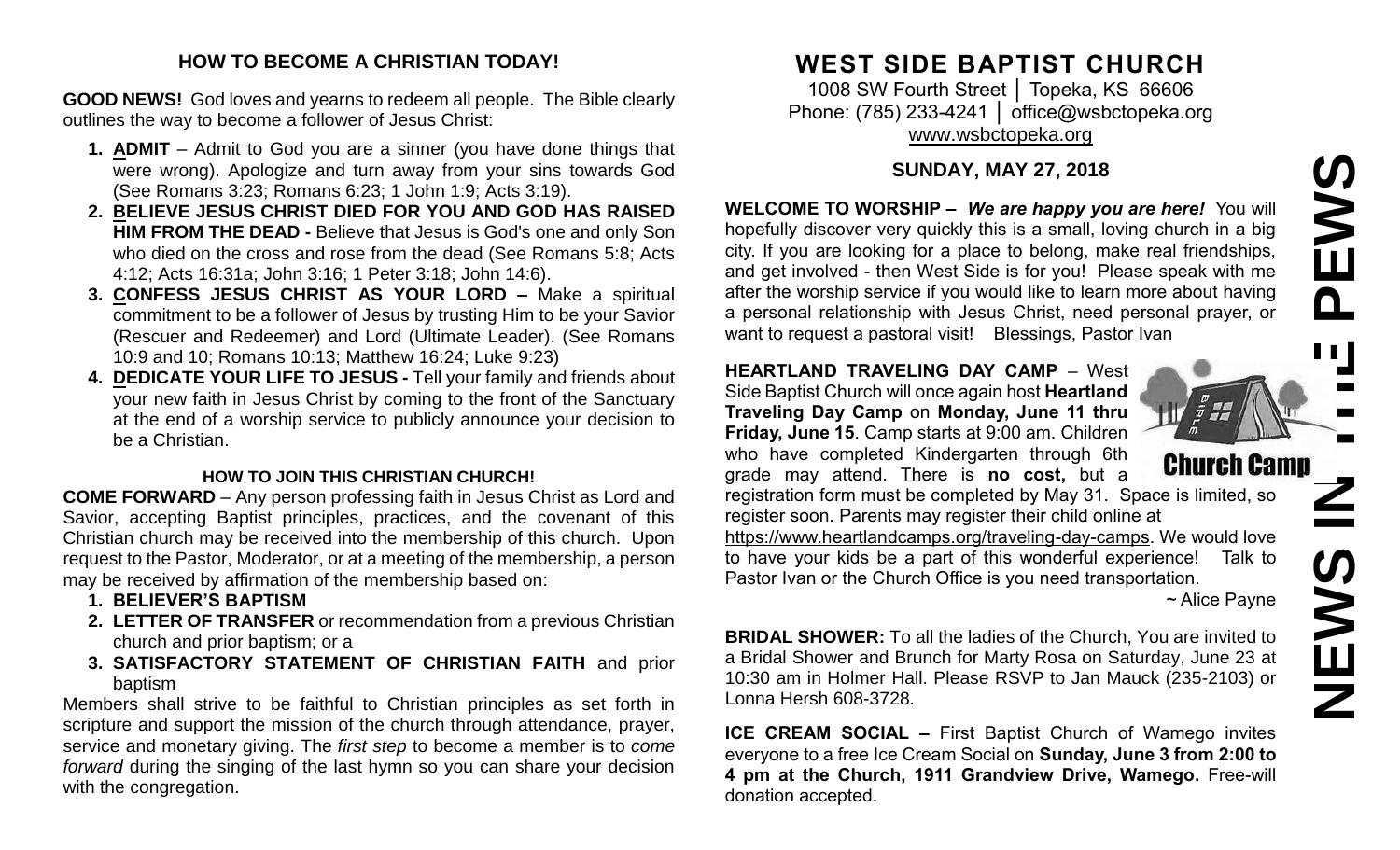**AGAPE BENEVOLENCE FUND** - Your neighbors and friends need your help! The Church receives financial donations over-and-above our operating expenses to help members and neighbors in need with medicine, rent/mortgages, utilities, and water bills. The Benevolence Committee has received and awarded more than \$2,250.00 in requests this year - twice the amount that we've received in donations. Would you consider giving a gift to help our church family and friends? Donations can be given on Sunday, mailed to the Church, or dropped off at the Church Office (M-F, 8 am to 4 pm). ~Pastor Ivan

# **AUTOMATED EXTERNAL DEFIBRILLATOR**

**(AED) –** The new Automate External Defibrillator (AED) has arrived. It was installed in the elevator foyer. I will be scheduling a Cardiopulmonary Resuscitation (CPR) class with instructions on using the AED in May. Please

**HEALTH** 

see me if you are willing to be certified in this class.  $\sim$  Pat Carreno

**BOILER REPAIRS –** The Church voted unanimously during the Quarterly Business Meeting on April 29 to accept the \$43,000.00 bid from McElroy's Mechanical Contractors to repair the boilers this summer. The Church will receive donations and pledges for "BOILERS" for these unexpected repairs. See Harry Carpenters for details about the boilers.



Talk with Nancy Lindberg, Church Treasurer, about donations and/or a pledge.



**BREAKFAST ON SUNDAYS** – Sign-up if you plan to attend the free continental breakfasts on Sunday mornings. Starting June 10, breakfast will be served in Holmer Hall (first-floor parlor) at 9:00 am. All ages are welcome.

**NO BIBLE STUDY – WEDNESDAY, MAY 30 (MEMORIAL HOLIDAY) -** Come for the free one-hour small group study of the biblical book **"ACTS OF THE APOSTLES" on Wednesdays at 10:30 am in Holmer Hall**. The Bible study is taught start-to-finish ("lectio continua"), no previous experience necessary. Bible studies are free and open to the public.

# **WEEKLY CALENDAR**

#### **SUNDAY, MAY 27**

| $8:30$ am<br>$8:30$ am<br>$9:15$ am<br>$10:30$ am | Breakfast (FH)<br>Concert of Prayer (S)<br><b>Sunday School Classes for All Ages</b><br>Worship Service (S)<br>No Evening Worship |
|---------------------------------------------------|-----------------------------------------------------------------------------------------------------------------------------------|
| <b>MONDAY, MAY 28</b>                             | <b>OFFICE CLOSED (HOLIDAY)</b>                                                                                                    |
|                                                   | 9:00 - 11:00 am Baby Closet Ministry                                                                                              |
|                                                   | $6:00 - 9:00$ pm Capital City Men's Chorus (FH)                                                                                   |

**TUESDAY, MAY 29 OFFICE CLOSED (HOLIDAY)** No Music Committee Meeting (HH)

#### **WEDNESDAY, MAY 30**

| $10:30$ am | No Bible Study (Memorial Holiday)                      |
|------------|--------------------------------------------------------|
|            | $4:00 - 6:00$ pm No Fruit & Vegetable Food Pantry (FH) |
|            | $4:30 - 7:00$ pm Baby Closet Ministry                  |

#### **THURSDAY, MAY 31**

1:00 – 3:00 pm Baby Closet

**FRIDAY, JUNE 1 Pastor's Day Off** 

#### **SATURDAY, JUNE 2**

| <b>SUNDAY, JUNE 3</b> | <b>GUEST: THE REV. JAMES CALLOWAY</b>     |
|-----------------------|-------------------------------------------|
| $8:30$ am             | Breakfast (FH)                            |
| $8:30$ am             | Concert of Prayer (S)                     |
| $9:15$ am             | <b>Sunday School Classes for All Ages</b> |
| $10:30$ am            | Worship Service (S)                       |
|                       | No Evening Worship                        |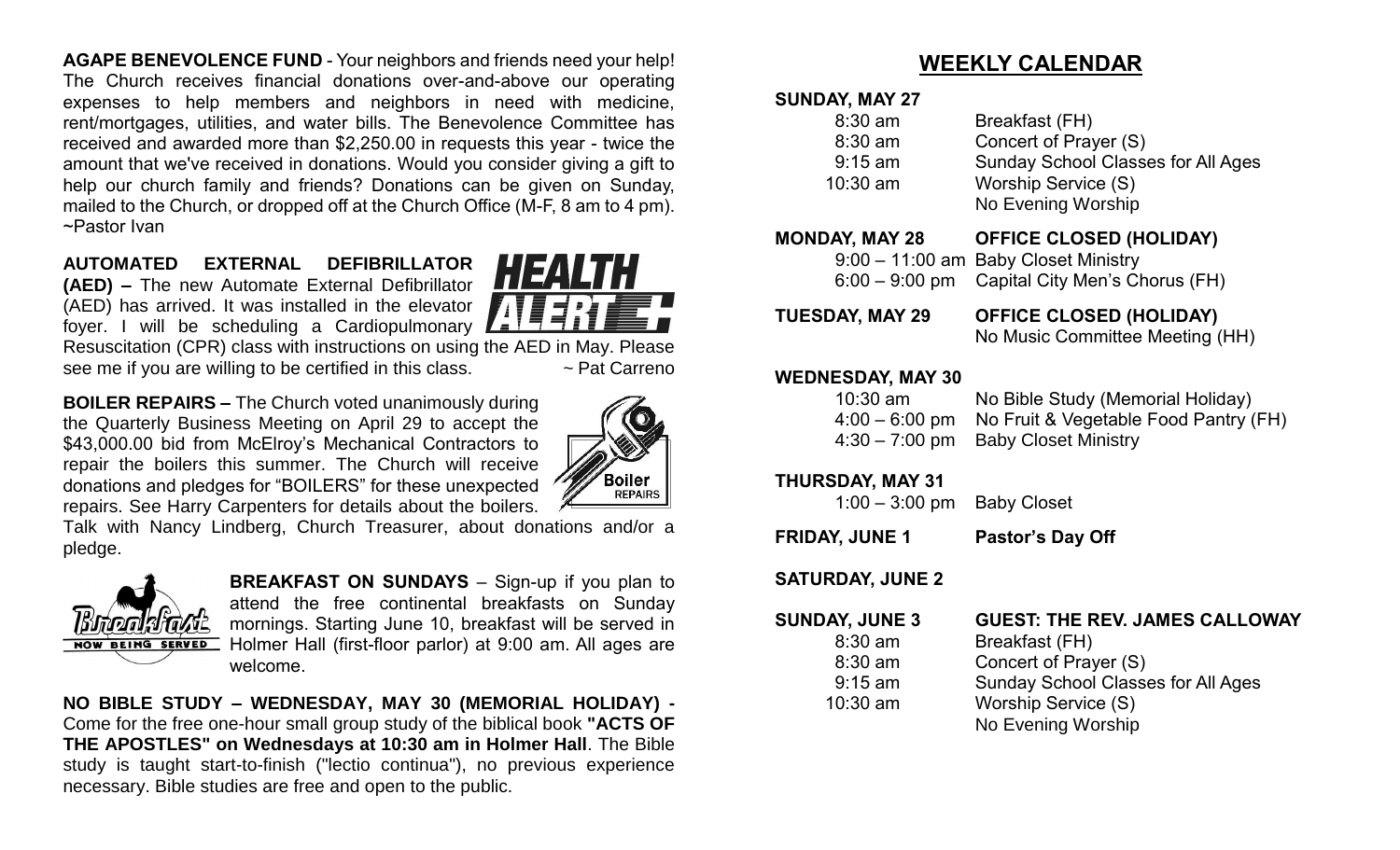# **IN OUR THOUGHTS AND PRAYERS**

Mark Arnold – Healing for health concerns Mark Calloway – Healing for health concerns Al Carpenter – Healing for health concerns Harry and Pat Carpenter – Healing for health concerns Esther Carrier – Healing for health concerns Shirley Dell – Healing for health concerns Judy Longstaff – Healing for health concerns Hilda Lundgren – Healing for health concerns Nancy May – Healing for health concerns Marie Merrifield – Healing for health concerns Rogene Moody – Healing for health concerns Don Morris – Healing for health concerns Janet Nyfeler – Healing for health concerns Ken Paslay – Healing for health concerns Edward Perkins – Healing for health concerns (Gardner, KS) Becky Poe – Healing for health concerns Bob Roesler – Interim Minister at FBC of Topeka, starting Feb. 1, 2018 Jill Roesler – Healing for health concerns Keith Springer – Healing for health concerns (Marianne Spano's brother) Lola Zab – Healing for health concerns (Marianne Spano's sister) **HOMEBOUND & CARE FACILITIES:**

\*June Cunningham –Brewster Place \*Helen Farrar – Plaza West Care Center \*Gerald Haney – \*Russ Hunter – \*Mary Lou Johnson – Aldersgate \*Alice Kieffer – \*Reginald Kirby – \*Etta Landis – Legend at Capital Ridge \*Madeleine Martinson – Fleming Place \*Mae Martin – Plaza West Care Center \*Theo Penny – Lawrence \*Juanita Plankinton – \*Hazel Smith-Tindall –

**FRUIT & VEGETABLE FOOD PANTRY –** Free bread, fruits, and vegetables on **Wednesdays from 4:00 to 6:00 pm**, while supplies last. No income restrictions. PROGRAM ELIGIBILITY: Households living in Topeka area (zip code 66601-66619). INCOME GUIDELINES: None. **ID REQUIRED:** Client must bring a PHOTO ID AND A PIECE OF US MAIL with client's name and current address for



identification. HOUSEHOLDS: One household per address. All food is available at no cost. West Side does not participate in Client Track.

### **SUMMER SCHEDULE: first and third Wednesdays only.**

- May 30 NO Food Pantry (Harvesters Closed Memorial Day Week)
- June 2 and 20 Summer Food Pantry (4-6 pm)
- July 4 No Food Pantry (Harvester's Closed July Holiday)
- July 18 Summer Food Pantry (4-6 pm)

### **HABITAT FOR HUMANITY –** The Congregation voted unanimously during its



Quarterly Business Meeting on April 29 to partner with Habitat for Humanity in the **"Build on Faith" project at 422 SW Taylor**. A new Habitat house will be built by volunteers this summer. Speak with Don Johnson if you would like to volunteer at the work site, donate your professional skills (e.g., electricians, painters, etc.) or work in our kitchen to help feed volunteers. Donations for

"Habitat House" will be received for the new house in our neighborhood.

*Volunteer by contacting:* Nikki MacMillan, Volunteer Coordinator Phone (785) 234-4322 or [volunteer@topekahabitat.org.](mailto:volunteer@topekahabitat.org) Sign-up online:<http://www.topekahabitat.org/volunteer>

**THE LORD'S SUPPER** – West Side Baptist Church celebrates the Lord's Supper (Holy Communion) on the first Sunday of each month. We practice "open communion." This means we recognize the Table of the Lord does not belong to any church but solely to Jesus Christ. Therefore, any baptized Christian is welcome to receive the bread and the cup in this Christian church. Communion postponed from June 3 to June 10.